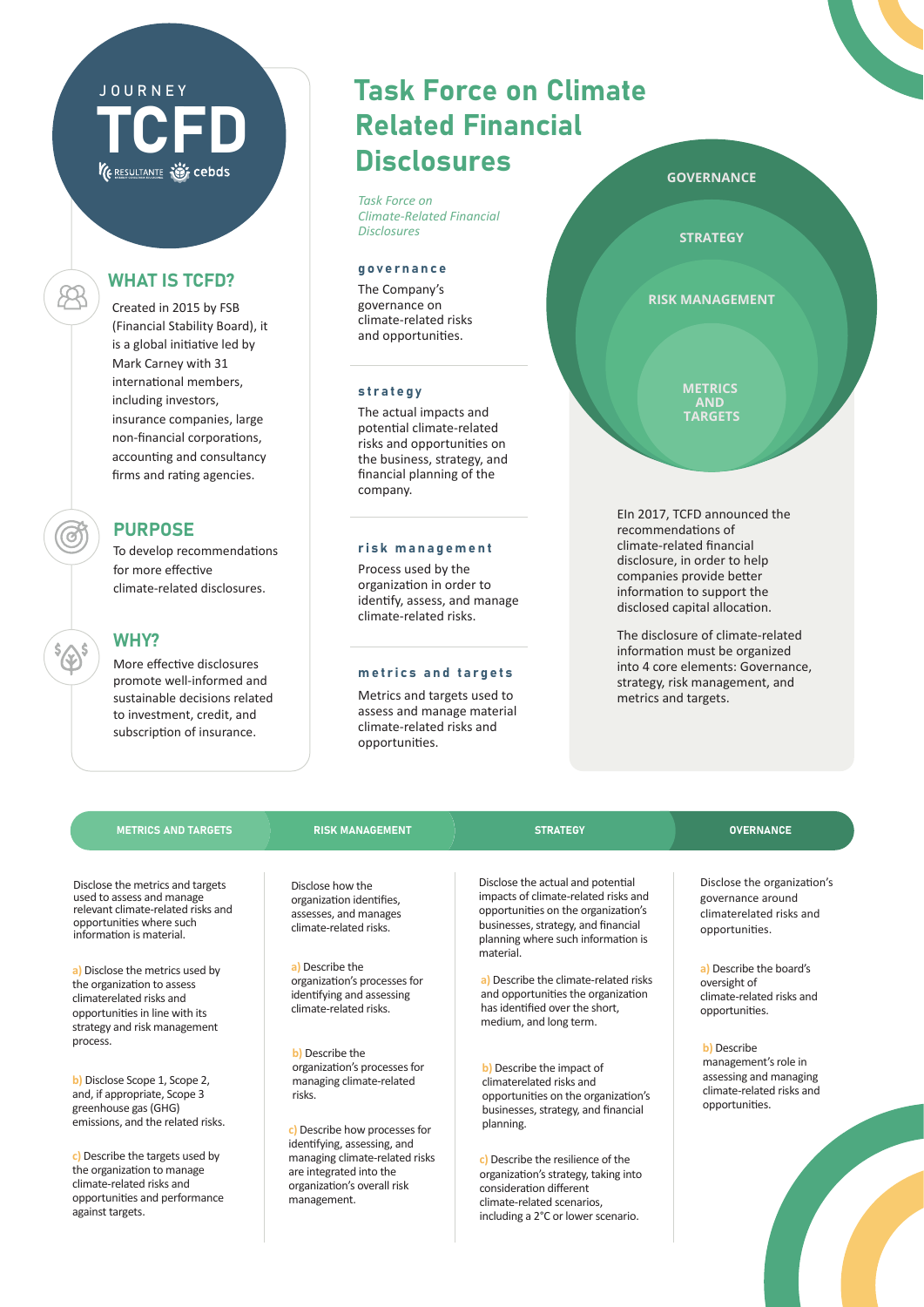# METRICS

Climate-related metrics help companies understand the potential impacts of the climate, the risks and opportunities throughout a specific period.

#### **USEFUL**

Metrics must be relevant to the company's risks and opportuni�es and useful to the decision-making process.

#### VERIFIABLE

Metrics that can support effective internal controls with the purpose of verifying and ensuring the data.

#### **COMPREHENSIBLE**

Metrics must be presented in a clear form, and any limitations and cau�on must be explicitly disclosed.

#### TRACEABLE AND CONSISTENT

Metrics must be calculated and disclosed in a consistent manner every year, in order to streamline comparison and trend analyses

#### ALIGNED WITH TCFD

Metrics must be aligned to the processes of the Company, such as governance, strategy, and management of risks.

#### **OBJECTIVE**

Metrics are free of prejudice and judgment call.

### JOURNEY TO NET ZERO

According to the IPCC, to keep warming at 1.5°C, emissions must reach "net zero" by 2050. The "net" in net zero means any residual emissions from hard-to-abate industries need to be removed from the atmosphere through technological or nature-based solutions.

#### What does it mean to achieve net-zero emissions at the corporate level?

Achieving a net-zero emissions status for companies consistent with achieving global net-zero emissions, while maintaining alignment with society's goals in terms of climate and sustainability, implies two conditions:

- Achieve a range of value chain emission reductions that is consistent with the depth of reduction achieved on trajectories that limit warming to 1.5°C, with no overshoot or limited overshoot and;

- Neutralize the impact of any source of residual emissions that remain infeasible to be eliminated, permanently removing this equivalent amount of atmospheric carbon dioxide, through technologies or solutions based on nature.

#### NET ZERO 2050

During the reduction trajectory, emissions that are not reduced will be compensated annually and in 2050, if there are residual emissions, they will be neutralized.



# TARGETS

Just like the Metrics, targets also must follow some basic principles for them to be effective

#### BASED ON KNOWN **METRICS**

Targets must be based on a set of recognized metrics.

#### **SPECIFIED** OVER TIME

Targets must be clearly established throughout time, with specific baseline, timeframe, and intermediate goals.

#### REVIEWED AND UP TO DATE

Companies must review their targets every five years and update them, if needed.

#### **QUANTIFIED** AND GRANULAR

Targets must be quan�fied and granular enough to allow its traceability.

#### ALIGNED WITH STRATEGIC VIEW AND SCIENCE

Targets must be aligned to and support the strategy and strategic goals of the company, and they must be disclosed by the company's projections and the climate science.

#### ANNUALLY REPORTED

The progress of the targets must be annually reported.



#### **COMPENSATORY MEASURES**

Actions that companies take to help society avoid or reduce emissions outside of their value chain.

#### **NEUTRALIZATION MEASURES**

Those measures that aim to remove carbon from the atmosphere inside or outside the value chain.

Both are being used by companies in order to offset emissions:

1. During the transition to net-zero emissions: companies can choose to offset or neutralize emissions that are still being released into the atmosphere while transitioning to the net-zero emissions state;

**2.** By achieving net-zero emissions: companies that have residual emissions in their value chain are expected to neutralize these emissions with the equivalent amount of carbon dioxide removals.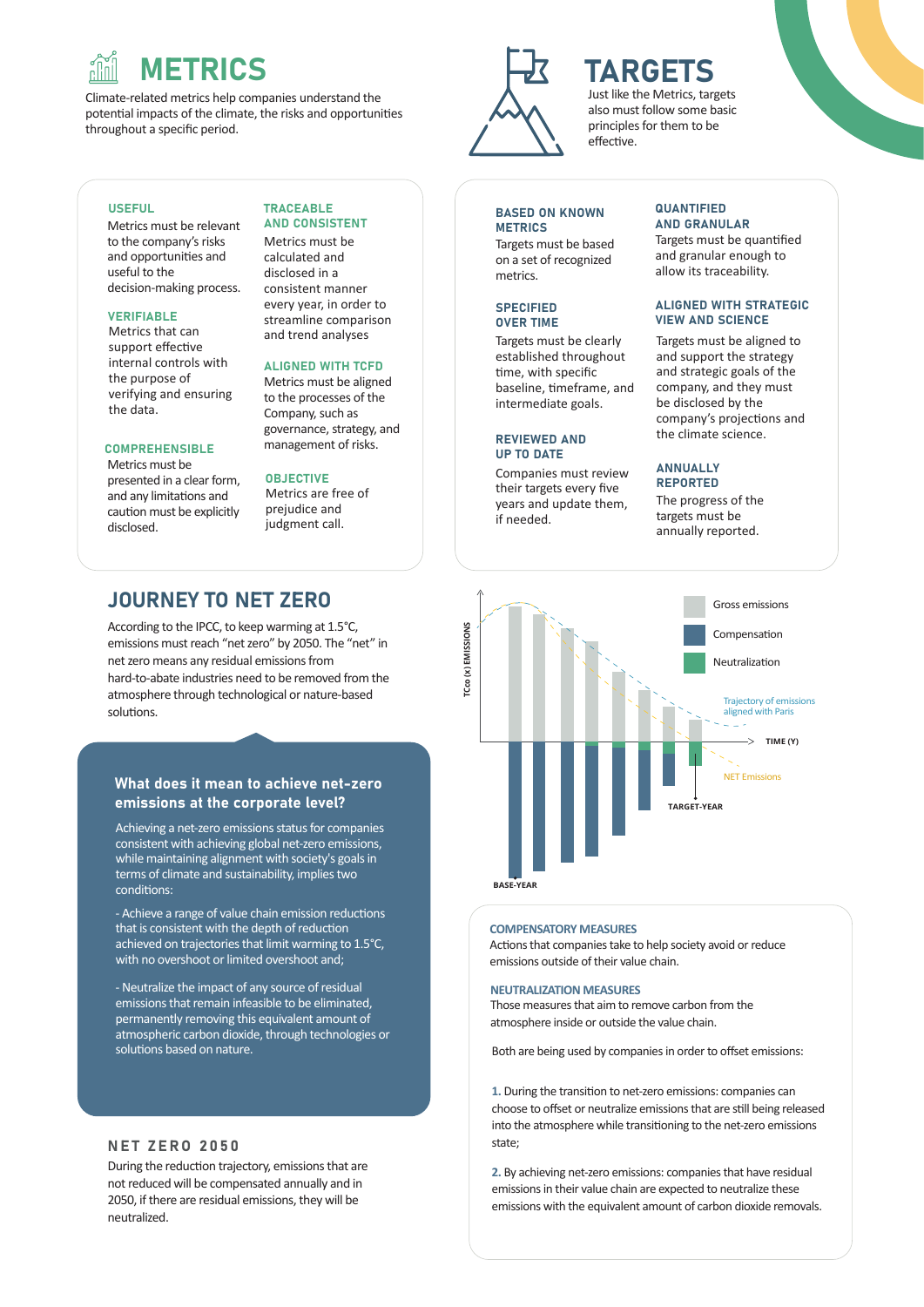### RISK MANAGEMENT

One of the main goals of the TCFD is the best disclosure for the company of the main impacts of the climate-related risks and opportunities.

TRANSITION RISKS Policy and Legal Risks Technology Risk Market Risk **Reputation Risk** 

#### Acute risks Chronic risks PHYSICAL RISKS

#### TYPES OF OPPORTUNITY

Resource efficiency Energy source Products and Services Markets Resilience

#### TRANSITION RISKS

The transition to a low-carbon economy can entail major poli�cal, legal, technological and market changes to meet climate change-related mitigation and adaptation requirements.

#### POLICY AND LEGAL RISKS

Policy actions around climate change continue to evolve. Its objectives generally fall into (i) political actions that seek to restrict actions and (ii) political actions that seek to promote adaptation to climate change.

#### TECHNOLOGICAL RISK

Technological improvements or innovations that sustain the transition to a low-carbon, energy-efficient economic system can have a significant impact on organizations.

#### MARKET RISK

While markets can be affected by climate change in different and complex ways, one of the main ways is through changes in the supply and demand for certain commodities and certain products and services.

#### PHYSICAL RISKS

Physical risks can have financial implications for organizations, such as direct damage to assets and indirect impacts caused by disruption in the supply chain. The financial performance of organizations can also be affected by changes in water availability, supply and quality; in food safety; etc.

#### ACUTE RISK

Acute physical hazards are those driven by events, including the increased severity of extreme weather events such as cyclones, hurricanes or floods.

#### CHRONIC RISK

Chronic physical hazards refer to long-term changes in weather patterns that can cause sea level rise or chronic heat waves.

#### REPUTATION RISK

Climate change has been iden�fied as a possible source of reputational risk associated with changes in the perception of customers or communi�es about whether the organization contributes to or hinders the transition to a low-carbon economy.

#### RISK IDENTIFICATION

1

2

3

4

Establishing scope/units/assets

Establishing timeframe (short, medium, and long term)

Establishing strategic/financial impact

Identifying risks and establishing scenarios

- Likelihood
- Magnitude
- Climate model reliability
- Perception of areas
- Weighting

#### RISK MANAGEMENT

Based on the identification and quantification of climate-related risks, the company must create an information flow including:



2

What is the weight and what should be the risk scale? How should the decision-making process for risk prioritization be?

Who will be in charge of the risk? You must appoint a person to be in charge of the risk, someone who should review and be responsible for the risk management, as well as to review and/or report any changes to the processes that may alter or increase the iden�fied risk.

4

Mitigation and/or adaptative actions to reduce exposure to risk.

Those actions must be aligned with the company's strategic plan and long-term desire within the climate agenda.



The decision-making process (committees/meetings) that will be used to manage the risk, as well as how the reporting to high management will be made, decision making and communication.

CLIMATE **OPPORTUNITIES** 



Establishing scope/ units/assets







4

Identification of opportunity and establishing scenarios

- Likelihood / Reliability of climate model
- Perception of areas (ESG / Sustainability / Operations / Strategy)

- Mapping opportuni�es according to the company's strategic plan on the long term.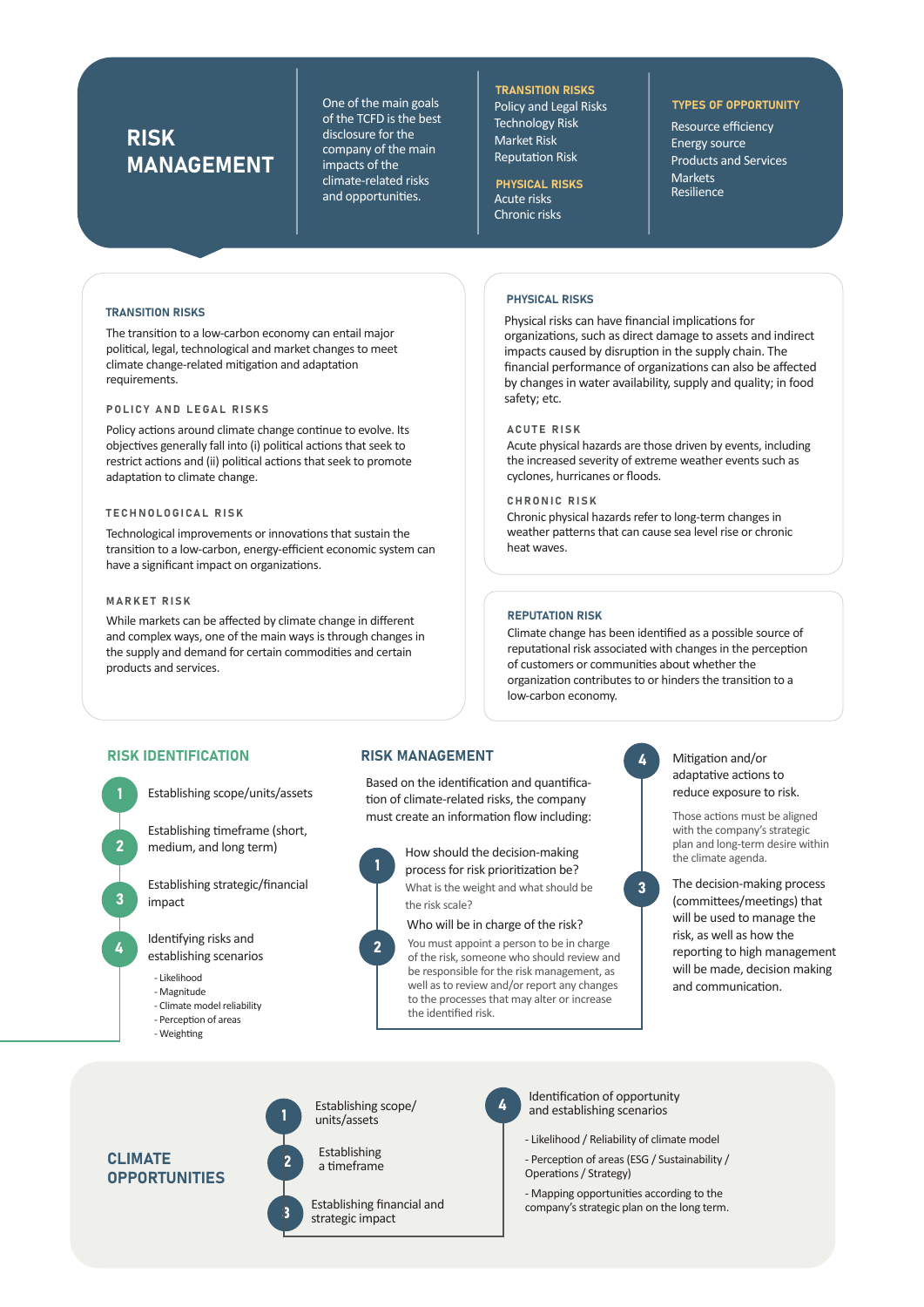

# **STRATEGY**

Investors and other stakeholders need to understand how climate-related issues may affect the business, strategy, and financial planning of companies in the short, medium, and long term. The information is used to draw projections on the future performance of the companies.

Given that the company has identified and assessed the risks and opportunities according to the processes mentioned in section "Risk Management", the Business Strategy report must:



Provide clarity to the process of assessing the materiality of risks and opportuni�es

Report which assumptions were taken into account in order to establish values to the financial impact GLOBAL BUSINESS STRATEGY



Specify strategies to respond to risk or materialization of the opportunity

### **TRANSITION PLAN**

The company must develop a transition plan as an element to its strategy, in the event the company is exposed to climate-related transition risks.

Meaning that, if the company operates in a region where there is an emission-reduction obligation, enters into an emission-reduction obligation, or aims to achieve the stakeholders' expectation of emission reduction, especially investors and creditors.

*1. Reported as part of a broader strategy of the company*

*2. Based on quantitative elements, including climate-related metrics and goals*

*3. Approved and overseen by the board*

*4. Feasible and associated to specific initiatives*

*5. Detailed and verifiable*

**TRANSITION** PLAN Climate-related planning

CLIMATE STRATEGY

**ADAPTATION** PL AN

#### SCENARIO ANALYSIS



#### Ensuring the governance is well established

To incorporate the scenario analysis in the planning scenarios, companies need to establish which commi�ees/sub-commi�ees will oversee the process. To iden�fy which internal (and external) stakeholders will be involved and how. (Governance)

### Assessing the materiality of<br>climate-related risks

**2** climate-related risks establishing scenarios<br>
What is the current and projected exposure to<br> **climate-related risks** What are the appropriate scenarios (and climate-related risks and opportuni�es? Do they have the potential to become material in the future? Are the stakeholders concerned about the risks? (Risk Management)



3

#### Evaluating impacts on the business

Evaluate potential threats to the financial position and strategy of the company in each of the established scenarios. Identify key sensitivities.

#### Identifying and establishing scenarios

narratives) given the company's exposure? Considering what are the first input parameters, assumptions, and analytical choices. What scenario is being used as reference?



6

#### Identifying potential responses

Use the results to find realistic decisions to manage the identified risks and opportuni�es. What adjustments to the financial and strategic plan should be made?

#### Reporting and disclosing

Report the process; disclose it to the stakeholders.